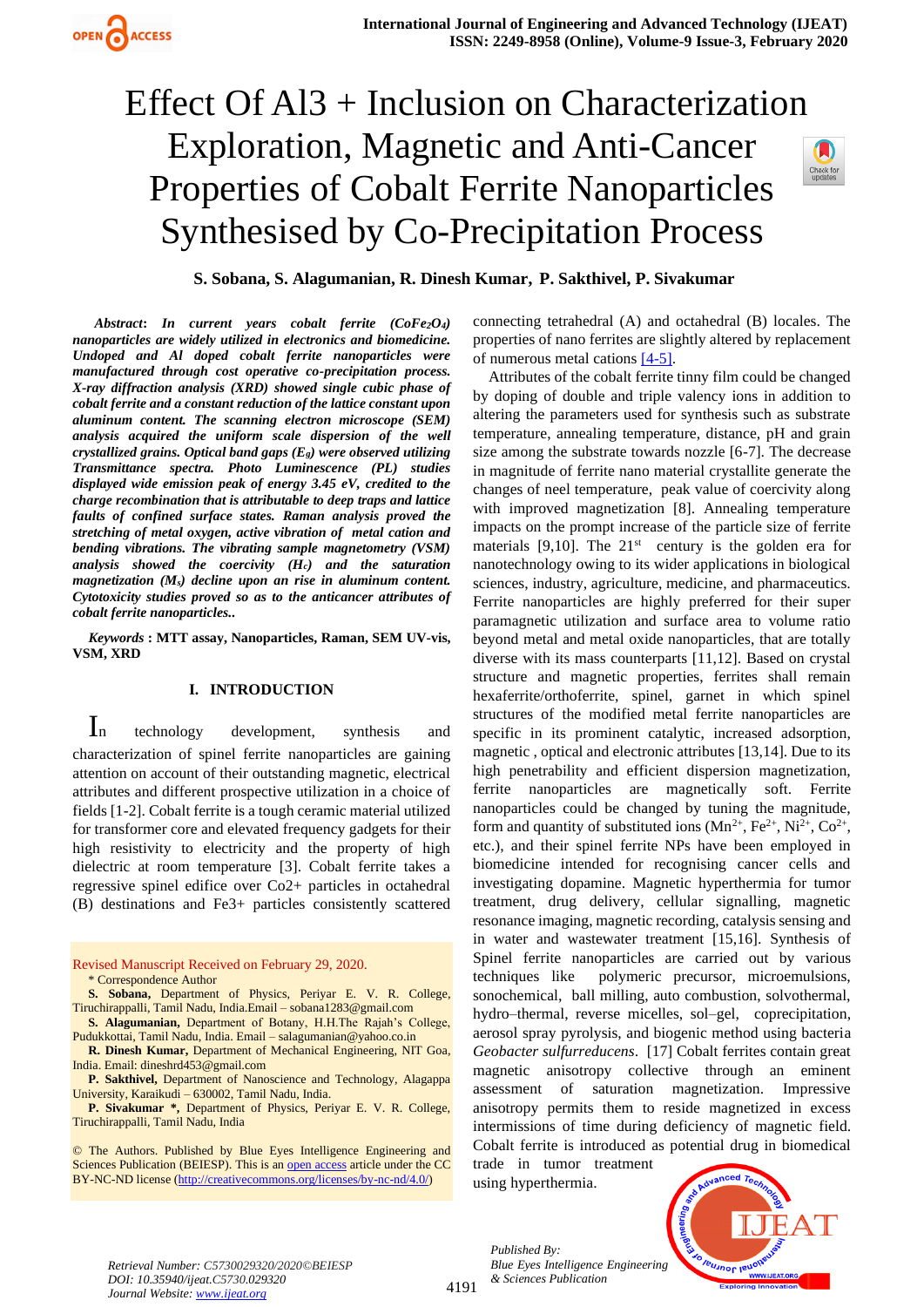Large quantity of energy lost during magnetization is due to high coercivity. The energy creates magnetic heating during cancer cell therapy. [18-20]. Currently, investigators have researched to upgrade properties namely magnetic and electrical in cobalt ferrite nanoparticles to improve memory storage in gadget, high frequency gadget function by doping with two and three valency metal ions [21-23]. The available literatures on this ferrite NPs are only the description of spinel ferrite thin film [24-25]. In current times, Bhujun et al [26] doped trivalent metal ions  $Al^{3+}$  in (Ni-Cu) ferrite nanomaterials and produced aluminium-doped nickel copper ferrite nanomaterials with enhanced electrochemical properties. Maksoud et al. [27] have recorded dye (methylene blue) degradation, antibacterial and anti-biofilm activities in metal (Zn, Cu, Mn) substituted ferrite nanoparticles.

So far, there is no literature on the  $Al^{3+}$  doped cobalt ferrite nanoparticles fabrication using co-precipitation process. The present work focused on the cobalt ferrite models doped with  $Al^{3+}$  ions in different proportion. The model could also be expressed using the generic formula  $CoAl_xFe_{2-x}O_4$  with 'x' represent 0.0, 0.2, 0.4, 0.6, 0.8 and 1.0. Chemical co-precipitation method was adopted to produced uniform and unique particle size and phase purity. The architectural description was not engaged for utilizing X-ray diffraction, SEM, UV, Photoluminescence, Raman spectroscopy and transmission electron microscopy. Cell viability was measured using MTT assay.

# **II. EXPERIMENTAL DETAILS**

# *Preparation of Hygrophila auriculata extract*

Extensive study is done utilizing plants and their parts for nanoparticle mixture as a result of its straightforwardness in scaling up for increased creations separated from being economically sense and eco friendly. Hygrophila auriculata (K. Schum) Heine (Family: Acanthaceae) is a part of a helpful medicinal plants generally known as the "Marsh Barbel". Various conventional healers have asserted the sufficiency of Hygrophila auriculata in light of the fact that an alternate of obsessive conditions like a diuretic, choleretic and bug spray well beyond in routine solution for hacks, colds, agonizing swellings and critically used for cancer treatment. Componenets made confined as of the roots of Hygrophila auriculata, containing a water-dissolvable, naturally active complex that records for 40-50 percent of complete dry material weight. Thus composite is made up of flavonoids, triterpene, saponin, pectins, mineral salts, simple sugars, polysaccharides, amino acids, essential oil resins,, fat, protein, sterols, volatile oils, starches (30%), tannins, glycosides, and dissimilar substances [28]. At first, Hygrophila auriculata roots were gathered and washed by refined water and dried at 40°C for one day in oven. The powder passed 100 mesh sieves and stored on a desiccators.

# *Preparation of Aluminium-substituted cobalt nano-ferrites*

Al doped cobalt ferrite models were produced by the formula (i.e) CoAlxFe2-xO4 (0.0, 0.2, 0.4, 0.6, 0.8 & 1.0) by chemical co-precipitation process. Stoichiometric quantity of  $Co(NO<sub>3</sub>)2.6H<sub>2</sub>O$ ,  $Al(NO<sub>3</sub>)2.9H<sub>2</sub>O$ ,  $FeCl<sub>3</sub>$ <sub>were</sub> mixed with de-ionized water further it is stirred over a magnetic plate. The extract of Hygrophila auriculata was then added in drops to obtain clear solution by dynamic mixing on solution prepared maintained at room temperature. As far as the above arrangement, NaOH was gradually included drop insightful till the pH value of the solution reaches 7. Subsequently, solution's pH value was increased to 10 and further the solution was processed at the temperature of 800 ℃ for two hours with constant mixing to assurance maximum reaction occurrence. The solution was refrigerated and sluiced with demineralised water continuously for attaining the pH value of 7. The extra hydroxyl ions were removes, the solution was rinsed with ethanol, and allowed to dry. After drying, the models were sintered for 3 hours at 1100 ℃ and ground to get fine black powder. The black powder obtained was used for entire characterizations.

## *Characterizations*

For research purpose electrical, magnetic, structural, optical, and surface morphology properties of Al3+ doped cobalt ferrite nanoparticles produced uses various characterization strategies. The core portrayal of the model was not engaged for X-ray diffractometry using a Cu target containing a characteristic wavelength  $1.5406 \, \mathrm{A}^{\circ}$  of Cu-K $\alpha$ . The scanning was done at the angle between  $20^{\circ}$  to  $80^{\circ}$  at  $0.02^{\circ}$  scanning per second. The TEM images were captured by JEOL electron microscope. Raman spectra have been approved through STR-500 taken at room temperature. UV spectrometer with wavelength range of 200-800 nm in was used to measure optical absorption. The surface profiler was used for measuring thickness of thin film Al doped nickel ferrite. The hysteresis and the M-T measurements were not engaged for utilizing a SQUID magnetometer (Quantum Design). The models are designated as Al 0.0, 0.2, 0.4, 0.6, 0.8 and 1.0 based on the dopant (Al) concentration.

## *Cell viability assay of Nanoparticles*

The 5-diphenyltetrazolium bromide (MTT), 3-(4, 5-dimethylthiazol-2-yl)-2 assay technique was used to examine the cytotoxicity of CoAlxFe2-xO4 (0.0, 0.2, 0.4, 0.6, 0.8 and 1.0) nanoparticles [29,30]. Firstly, L 929 fibroblast cell lines there seeded on a consistency in 96-well plates with 1 104 cells and hatched for 24 hours duration . At the subsequent stage, 50 ml of nanoparticles (62.5 , 125 , 250 and 500 mg/ml was included to respectively well. The further hatching is done for 48 h, 20 ml of 5 mg/ml was introduced for all well and further cells were hatched at 37 ℃ for duration of 3 hours. The formazan crystal generated by live cells were removed by adding 100 ml of DMSO. Using spectrophotometer at 570 nm Optical absorbance was calculated and cell feasibility was determined based on the usual experiment. During the process of cell culture, L 929 fibroblast cell lines grown in RPMI promotes 10% of FBS, penicillin of 100 U/ml and streptomycin of 100 mg/ml. The cells were hatched at the temperature of 37 ℃ in 5% humidified  $CO<sub>2</sub>$ .

*Published By: Blue Eyes Intelligence Engineering & Sciences Publication* 

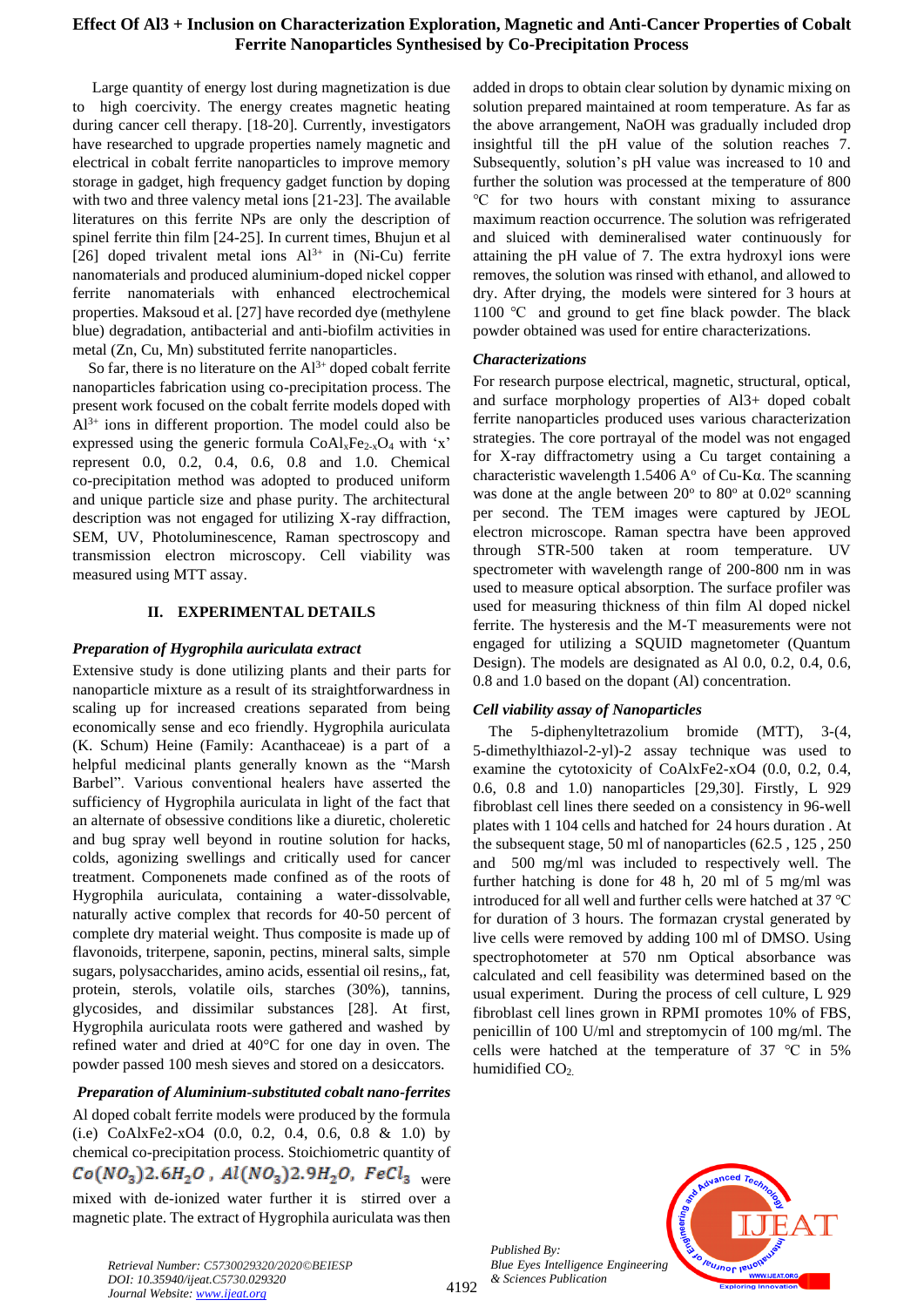

#### **III. RESULTS AND DISCUSSION**

### *Structural analysis*

The XRD of CoAl<sub>x</sub>Fe<sub>2-x</sub>O<sub>4</sub> (x = 0.2, 0.4, 0.6, 0.8 & 1) ferrites nanoparticles set up by chemical co-precipitation method shown in Figure 1. The Cobalt ferrites  $(CoFe<sub>2</sub>O<sub>4</sub>)$ XRD pattern related about reference data through the JCPDS. The reflecting planes (200), (311), (400), (422), (511), (440) obtained through XRD pattern of nanoparticles authorizes the development of single-phase cubic spine structure. Based on the XRD spectrum it is acquired such the entire models shows single-phase structure. Models don't describe any impurity peaks. The average crystalline size (D) was considered utilizing Debye Scherer's formula (1)

$$
D = \frac{(0.9\lambda)}{\beta \cos \theta} \tag{1}
$$

Where,

 $\theta \sim Bragg's$  angle

 $\beta \sim full$  width half maximum(FWHM)

For cubic spinel structural model, lattice parameter was computed for utilizing the formula (2)

$$
d = \frac{u}{\sqrt{h^2 + k^2 + l^2}} \tag{2}
$$

Where,

 $d \sim$  inter planner spacing  $(h, k, l)$ ~Miller Indices  $a \sim$  lattice parameters

The calculation of Cell volume (V) is done by

$$
V = a^3 \tag{3}
$$

With reference to Table 1 it is clear that increase in Al powder decrease lattice constant (a) by on account of the variance in ionic radius between  $(0.50 \text{ Å} - 0.64 \text{ Å})$  for  $\text{Al}^{3+}$ and  $Fe<sup>3+</sup> ions$ .

X-ray density was calculated by equation [3, 4]:

 $\rho_{x=8M/_{\rm Na}^{\phantom{A}3}}$ (4)

Where,

 $M \sim$  relative molecular weight,  $N \sim Avagadro$  Number  $A \sim$  lattice constant



**Figure 1.**  $X$  – ray diffraction pattern of (i)pure, (ii) 0.2%, (iii) 0.4%, (iv)  $0.6\%$ , (v)  $0.8\%$  and (vi) 1.0 % Al doped Co – ferrite samples

X-ray density reduced with Al substitution also it was ascribed in consequence of decrease in particle size and lattice constant. Same conclusion have acquired by Bugad et al. [31] and Suryawanshi et al. [32]. This kind of phenomenon was attributed as a reason of the comparative reduction in molecular weight is over and above the slight weakening of lattice parameter. Table 1 display that the lattice constant, average particle size, X-ray density and cell volume.

| Table 1. CoAlxFe2-xO4.Structural parameters |  |
|---------------------------------------------|--|
|---------------------------------------------|--|

| Compound<br>$(x)$ (Al) | <b>Lattice</b><br>constant(a)<br>$(A^{\circ})$ | Average<br><b>Particle</b><br>size(D)<br><b>Nm</b> | <b>Cell</b><br>Volume<br>$(\AA)^3$ | X-Ray<br><b>Density</b><br>(Dx)<br>gm/cm <sup>3</sup> |
|------------------------|------------------------------------------------|----------------------------------------------------|------------------------------------|-------------------------------------------------------|
| $\Omega$               | 8.3314                                         | 42                                                 | 578.301                            | 5.2845                                                |
| 0.2                    | 8.3324                                         | 40                                                 | 576.428                            | 5.1254                                                |
| 0.4                    | 8.3105                                         | 39                                                 | 573.959                            | 5.0224                                                |
| 0.6                    | 8.3012                                         | 37                                                 | 572.035                            | 4.9583                                                |
| 0.8                    | 8.2881                                         | 35                                                 | 569.331                            | 4.8498                                                |
| 1                      | 8.2531                                         | 34                                                 | 562.148                            | 4.8120                                                |

*Scanning Electron Microscope* 

SEM micrographs of  $\text{CoAl}_x\text{Fe}_{2-x}\text{O}_4$  (x = 0, 0.2, 0.4, 0.6, 0.8 & 1) nanoparticle models used to be demonstrated in Fig -2, which were set up by chemical co-precipitation process. Fine crystalline grains with uniform magnitude of  $CoAl_xFe_{2-x}O_4$  were founded. The average grain size of  $CoFe<sub>2</sub>O<sub>4</sub>$  and  $CoAl<sub>x</sub>Fe<sub>2-x</sub>O<sub>4</sub>$  were found to be 136.5 nm and 130.5 nm correspondingly. The increase in aluminium addition decreases average grain size and it is validated by XRD pattern. The average grain size was over and above a nanoparticle (100 nm). Comparable behavior used to be acquired for Nano-sized  $NiAl<sub>x</sub>Fe<sub>2</sub>O<sub>4</sub>$ powder [33-34]. Earlier Jamil et al 2017 [35] recorded the average grain size reduced when Zn- addition was increased in cobalt ferrite  $(CoFe<sub>2</sub>O<sub>4</sub>)$  nanoparticles.

#### *Optical properties*

The Al substituted Co ferrites UV-visible transmittance spectra is shown in Fig.3, the transmittance is propositional to the doping of Al. In Fig.  $3 x = 0$  displays black colour where the transmittance is observed to be very low but the absorption is maximum at  $x = 1$ . On behalf of other five diverse concentrations such as (at x  $0.2, 0.4, 0.6, 0.8 \& 1$  transmittance is very close mutually but it reaches maximum at lower wavelength. But the wide-ranging movement as every six curves illustrates the similar behavior. The optical absorption spectra of  $CoFe<sub>2</sub>O<sub>4</sub>$ and doped with Al nanoparticles in addition to their comparison plot of ( $a$ *nv*)<sup>2</sup> to photon energy ( $b$ *v*) manufactured

co-precipitation method is exposed in Fig.4.

*Published By:*

*& Sciences Publication* 

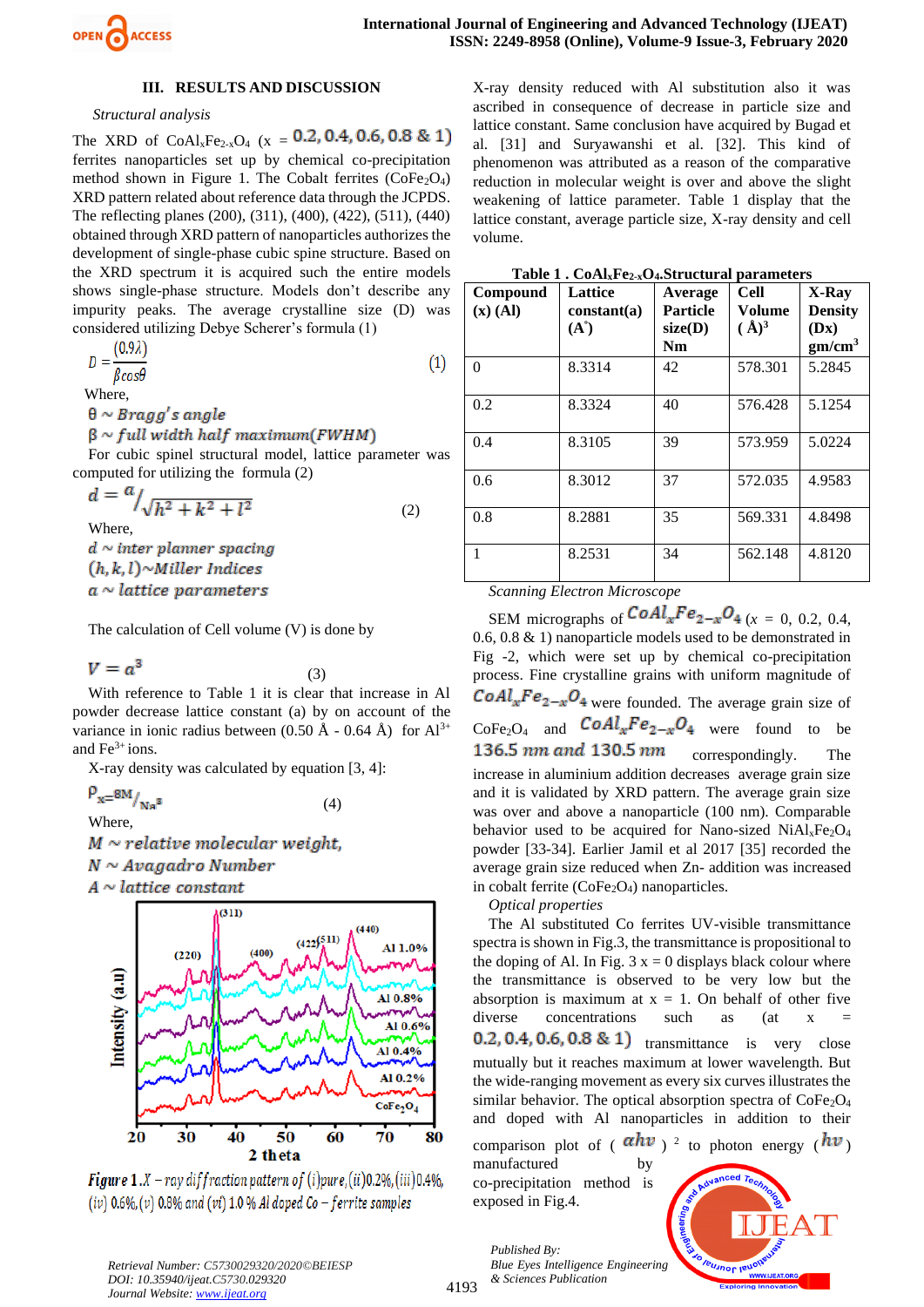In the direct transition, the absorption coefficient  $(\alpha)$ relates over the optical band



**Figure 2 . SEM microimage with (a)0%,(b)0.2%, (c)0.4%,(d)0.6%,(e)0.8%,(f)1%) Al doped samples.**

gap (Eg) is given by,<br>  $\alpha hv = B(hv - Eg)^{1/2}$ Where,  $hv \sim photon$  energy,  $B \sim$  steady direct transition

The energy gap Eg can be evaluated upon the interrupt of hv to that of direct transitions. Through extrapolation for linear part of the energy axis at zero absorption provides the direct band gap of those materials. The model manufactured by co-precipitation method is absorption edge with red shift associated as far as immensity band gap.  $Al^{3+}$  ions addition decreases energy band gap in cobalt ferrite nanoparticles.

The contraction in band bap in the recent situation is due to as increase on the crystallization and decreasing the crystalline defects which means decreasing the number of energy levels among conduction band and valence band in addition to reduce in lattice constant upon Al concentration [36,37].Fig 4 shows the effect optical energy band gap due to hike in  $Al^{3+}$ concentration.



**Figure 3 . UV Transmittance spectra for AlxCoFe2−xO<sup>4</sup> with x = 0.0, 0.2, 0.4, 0.6, 0.8 and 1.0%**



## *Photoluminescence spectra (PL)*

PL spectroscopy is the outstanding method to gain constructive knowledge is combined with energy in addition to motion of charge carriers formed within the revelation of light. This spectra of spinel ferrite nanoparticles produces knowledge in the energies and movement of image created charge taken, including the behaviour of the discharging states. An electron from ferrite models is located in the states such as trap, excitonic and conduction band [38-40]. It is very much perceived that made and skill is amazingly receptive to landscape of nanoparticles surface, owing to event of opening surface conditions have expanded from surface non-stoichiometry and unsaturated bonds. Augment luminescence skills and non-radioactive recombination were allowed by Surface trap states . [41]. Photoluminescence (PL) spectrum of  $CoAl_xFe_{2-x}O_4$  ferrite at a variety of attentiveness of Al doped is made in Fig. 5. The broad emission peak with energy 3.45 eV is defined in the pattern spectrum to the recombination of the charge suitable for lattice defects and deep traps of confined surface conditions [42]. Such impacts are the cause of luminescent properties in the nanomaterial lattice.

*Published By: Blue Eyes Intelligence Engineering & Sciences Publication* 



*Retrieval Number: C5730029320/2020©BEIESP DOI: 10.35940/ijeat.C5730.029320 Journal Website[: www.ijeat.org](http://www.ijeat.org/)*

4194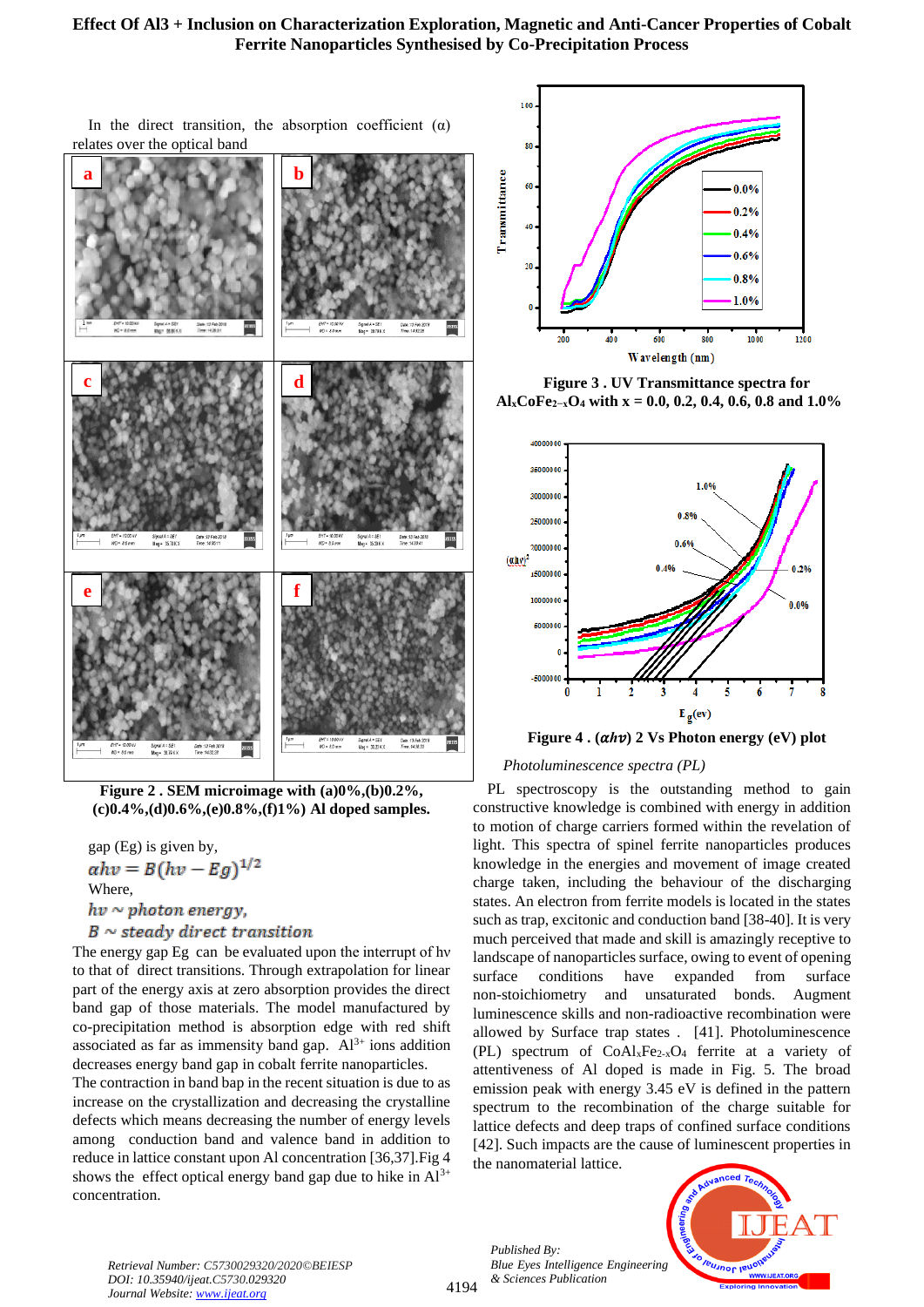

Additionally, photoluminescence (PL) peak is allocated to rebind the load in deep traps of localized surface conditions and lattice defects [43-44]. Consequently, such defects are accountable to the manufactured nanomaterials for the luminescent attributes. In this method, the spectral position and output of crystallite fluorescence could be tailored by altering the colloid surface's chemical nature. Hence it has proved with the intention of the elevated wavelength peak may come by reason of several impurities in our material. The presence of nanoparticular defects was also suggested through the pattern's SEM images (Fig.2).



**Figure 5 . Photoluminescence (PL) spectra of the denoted model CoAlxFe2-xO<sup>4</sup> with x = 0.0, 0.2, 0.4, 0.6, 0.8 and 1.0%.**

#### *Raman spectroscopy*

This testing is used to analyse the purity and structure of cobalt ferrite nanoparticles doped by  $Al^{3+}$ . The Figure 6 displays the Raman spectra of CoAlxFe2-xO4 undoped and  $Al^{3+}$  doped. The  $3F_{2g}$ , one  $A_{1g}$ , one  $E_g$  modes were the high intensive Raman modes of cobalt ferrite [45]. Raman peaks in excess of the region of  $565 - 735$  cm<sup>-1</sup> stand for the octahedral-site vibrational modes and those in the 1119-1364 cm-1 area refers to the tetrahedral-site of ferrites vibrational modes [46]. In the present research model, 642 cm<sup>-1</sup> represent the Raman shift vibrational mode originated in tetrahedral site of metal oxide bond. [47]. The lack of impurity in cobalt ferrite nanoparticles doped by  $Al^{3+}$  is confirmed by Raman spectra.



**Figure 6 . Raman spectra of CoAlxFe2-xO<sup>4</sup> (0.0-1.0) nanoparticles.**

#### *Magnetic Properties*

The Figure 7 reveals hysteresis loops formed by applied field for  $Al^{3+}$  doped nanoparticles. Table 2 gives the significant magnetic information like saturation magnetisation  $(M_s)$ , remanence magnetisation  $(M_r)$ , squareness ratio  $(M_r/M_s)$ , and coercivity $(H_c)$ . From figure and table it is evident that the concentration of  $Al<sub>3</sub>$ <sup>+</sup> decreases both saturation magnetisation and coercivity this reduction is coupled with grain size reduction [48]. Following the increase of aluminium ion leads to decrease in magnetisation could brief the reason of cation sharing among octahedral(B) and tetrahedral(A) sites. The non-magnetic  $Al^{3+}$  ions exchanges  $Fe<sup>3+</sup>$  and takes up the octahedral position instead of tetrahedral . Pertaining phenomenon disables the meeting of AB interface as  $Al^{3+}$  ion in taking up fraction share becau.se of non magnetic nature. Therefore the increase of  $Al^{3+}$  content decreases the saturation magnetization. [49,50]. With increase in the concentration of  $Al^{3+}$  ion Coercivity decreases. It might be as a result of decrease in anisotropy field and reduces field wall energy [51].



**Figure 7 . M-H loop of AlxCoFe2−xO<sup>4</sup> (0.0-1.0) nanoparticles.**

| S.             | Al      | Remancance    | Saturation    | Squareness | Coercivity |
|----------------|---------|---------------|---------------|------------|------------|
| N <sub>0</sub> | content | Magnetisation | Magnetisation | Ration     | Hc         |
|                | (x)     | Mr            | Ms            | Mr/Ms      | [Oe]       |
|                |         | (emu/g)       | (emu/g)       |            |            |
| 1              | 0.0     | 0.76392       | 1.11373       | 0.4129     | 561.40     |
| 2              | 0.2     | 0.64183       | 1.02391       | 0.3965     | 557.21     |
| 3              | 0.4     | 0.48341       | 0.95634       | 0.3736     | 553.73     |
| 4              | 0.6     | 0.31481       | 0.85402       | 0.3686     | 549.57     |
| 5              | 0.8     | 0.24813       | 0.63183       | 0.3425     | 546.29     |
| 6              | 1.0     | 0.15284       | 0.4740        | 0.2958     | 542.65     |

#### *Cytotoxicity and alteration in cell morphology*

The DLA cell lines and L929 cell line will be considered for viability by utilizing MTT assays (Table-3, 4).



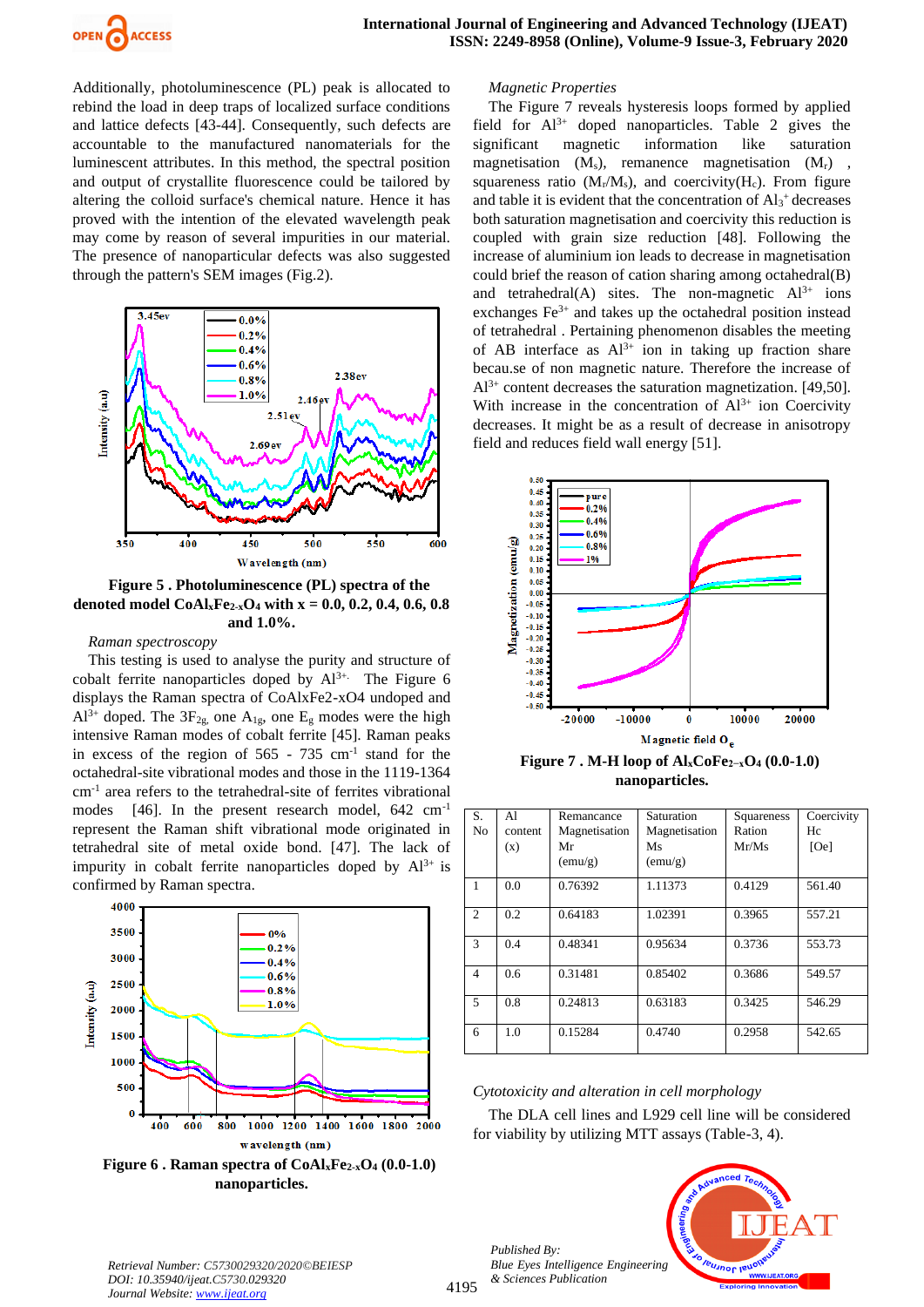This was obtained by the fact that incubation with CoAlxFe2−xO4 (0.0 -1.0) NPs induced a small decrease in cell viability. After incubation with magnetic NPs, cell viability was about 95 per cent up to 500  $\mu$ g ml<sup>-1</sup>.  $CoAl<sub>0.2</sub>Fe<sub>1.8</sub>O<sub>4</sub>$  NPs has significant effect for feasibility of L929 cells. In each model the occurrence of dopants in a higher quantity also makes cytotoxicity as the quantity of dopants must be optimized. This result is assisted by earlier procedure conclusion wherein the CoFe2O<sup>4</sup> NPs displayed toxicity just at high concentrations [52,53]. As stated in the existing Trojan horse theory for metal NPs, metal ions dropped with the NPs can insert the fibroblast cells and create cytotoxicity [54]. The live, necrotic and apoptotic cells are put together after the incubation period, which could result in the danger of dose-dependent CoFe2O4 NPs and could be limited by proper dose control of NPs. These impacts of cobalt ferrite assimilation may be due to a dramatic inhibition of transcriptional regulation and protein mixture, resulting in cell phenotype loss and likely cell death [55]. In the control model (zero concentration), not even different groups were important; while the cell viability of CoAl0.2Fe1.8O4 showed a statistically significant difference in similarity to other groups (P-value  $< 0.001$ ) shown in fig-8 by increasing Al concentration. Figure 9 (a-f) displays the images of L929 cells in contact with CoAl0.2Fe1.8O4 NPs. As explained by the figure, no important coherence was seen at the model also

the cells were same for control the sample, thus in front of CoAl0.2Fe1.8O4, NPs cells contain little toxicity, also it provides that this model may be the optimum option for biomedical utilization. Such results are consistent with previously obtained action on dermal fibroblasts, that introduced the nanoparticles of gold / citrate inhibited the explosion of dermal fibroblasts and induced an irregular composition of actin filaments, resulting in decreased cellular motility and cell morphology impact.[56]. The smaller particle of Citrated and biotinylated gold particles are more toxic than 18 nm gold nanoparticles, in leukemic cells. [57]

| $= 0, 0.2, 0.4, 0.0, 0.8$ $\in$ 1) hanoparticle samples (DLA Cells |                                        |                                    |                                   |                              |  |  |
|--------------------------------------------------------------------|----------------------------------------|------------------------------------|-----------------------------------|------------------------------|--|--|
| <b>Nano</b><br>particles<br>$(\%)$                                 | of<br>Vol<br><b>Cells</b><br>$(\mu L)$ | of<br>No<br>Viable<br><b>Cells</b> | of<br>No.<br>Dead<br><b>Cells</b> | $\frac{0}{0}$<br>Cytotoxiciy |  |  |
|                                                                    | 100                                    | 100                                |                                   |                              |  |  |
| 1.0%                                                               | 100                                    | 0                                  | 100                               | 100                          |  |  |
| 0.8%                                                               | 100                                    | 0                                  | 100                               | 100                          |  |  |
| 0.6%                                                               | 100                                    | 14                                 | 86                                | 86                           |  |  |
| 0.4%                                                               | 100                                    | 94                                 | 6                                 | 6                            |  |  |
| 0.2%                                                               | 100                                    | 99                                 |                                   |                              |  |  |

**Table 3 . Percentage of cytotoxicity of CoAlxFe2-xO<sup>4</sup> (x = 0, 0.2,0.4,0.6,0.8 & 1) nanoparticle samples (DLA Cells)**

| Table 4 . Percentage of cytotoxicity of CoAl <sub>x</sub> Fe <sub>2-x</sub> O <sub>4</sub> (x = 0,0.2,0.4,0.6,0.8 & 1) nanoparticle samples (MTT L929) |  |  |  |  |
|--------------------------------------------------------------------------------------------------------------------------------------------------------|--|--|--|--|
|--------------------------------------------------------------------------------------------------------------------------------------------------------|--|--|--|--|

| <b>MTT L929</b>  | $CoAl_xFe_{2-x}O_4$ (x = 0, 0.2, 0.4, 0.6, 0.8 and 1) |        |        |        |         |                 |
|------------------|-------------------------------------------------------|--------|--------|--------|---------|-----------------|
| Volume of sample | $OD-1$                                                | $OD-2$ | $OD-3$ | $OD-4$ | Average | % cyto toxicity |
| 0%               | 0.236                                                 | O.243  | 0.238  | 0.239  | 0.239   | $\theta$        |
| 1%               | 0.183                                                 | 0.186  | 0.18   | 0.236  | 0.181   | 24.16           |
| 0.80%            | 0.214                                                 | 0.217  | 0.219  | 0.237  | 0.209   | 12.55           |
| 0.60%            | 0.228                                                 | 0.229  | 0.23   | 0.237  | 0.23    | 3.66            |
| 0.40%            | 0.239                                                 | 0.241  | 0.238  | 0.238  | 0.239   | 0.21            |
| 0.20%            | 0.236                                                 | 0.239  | 0.24   | 0.239  | 0.239   | $\Omega$        |



**Figure 8. Percentage of cell viability with various concentrations**

4196

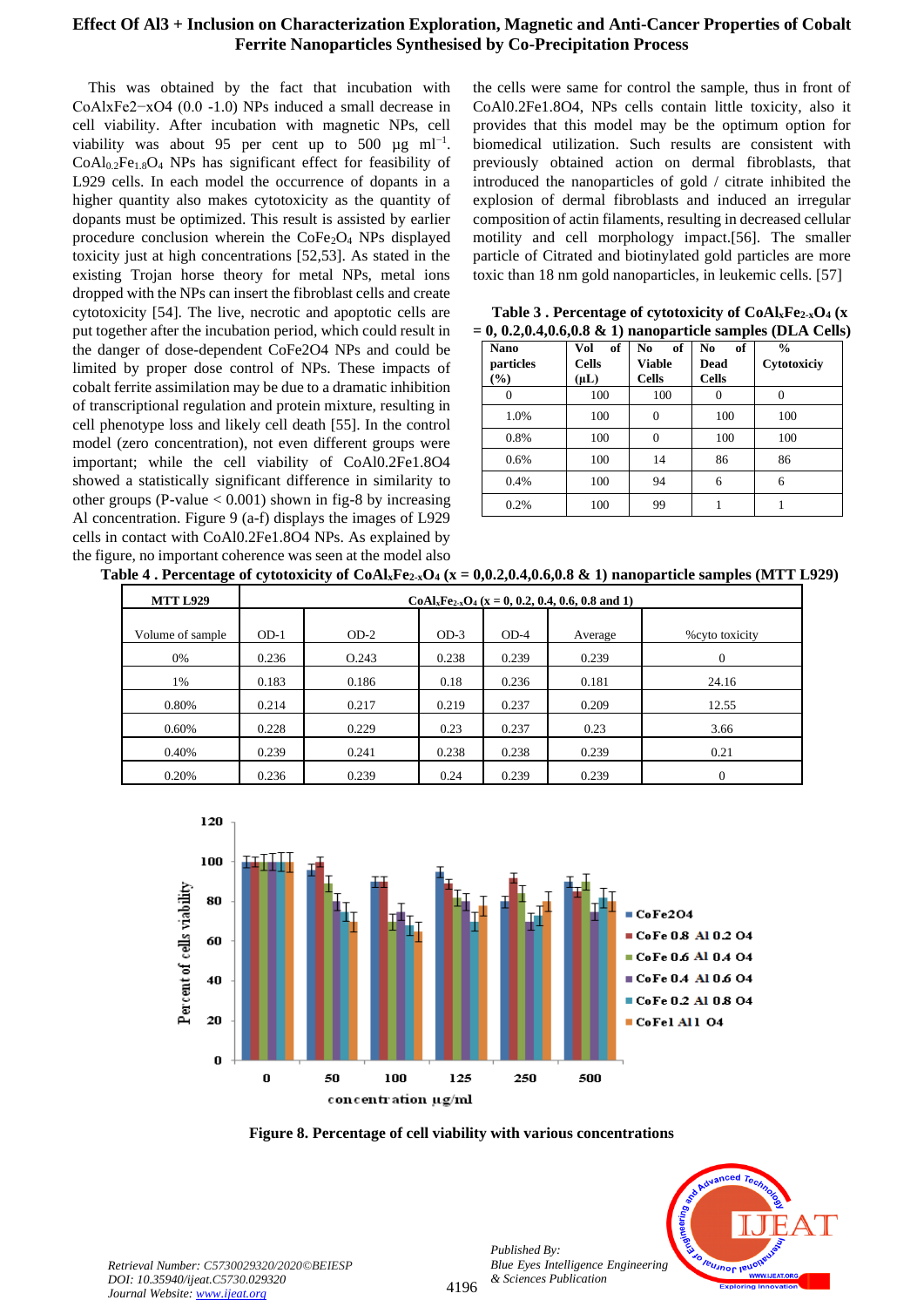



**Figure 9** . Micro-ima<sub>ge</sub> **L929** cells in contact with **CoAl0.2Fe1.8O<sup>4</sup> NPs.**

## **IV. CONCLUSIONS**

The co-precipitation technique is used to produced Al doped and undoped nanoparticles of cobalt ferrite . XRD pattern justifies Cobalt ferrite nanoparticles as single-phase cubic spinel structure. Lattice steady and particle magnitude analysis were also done with the X-ray diffraction technique. Photoluminescence spectra denoted that the rebounding of charges in profound traps of localized external states and lattice faults. Maximum transmittance used to be acquired for 1% Al doped cobalt ferrite sample. Optical band gap energy was decreased with increase in Al content. SEM images demonstrates regular particle size distribution. The increase of Al content that promotes coercivity and magnetization is observer through VSM study. Anticancer property of cobalt ferrite nanoparticles provides that this model might be the optimum option for biomedical utilization

#### **REFERENCES**

- 1. N Gupta, N., Verma, A., Kashyap, S.C. and Dube, D. (2007) 'Microstructural, dielectric and magnetic behavior of spin-deposited nanocrystalline nickel–zinc ferrite thin films for microwave applications', J. Magn. Magn. Mater., Vol. 308 pp. 137-142.
- 2. Adam, J., Krishnaswamy, S., Talisa, S. and Yoo, K. (1990) 'Thin-film ferrites for microwave and millimeter-wave applications', J. Magn. Magn. Mater., Vol. 83 pp.419-424.
- 3. Vinayak, V., Khirade, P.P., Birajdar, S.D., Alange, R. and Jadhav, K. (2015) 'Electrical and dielectrical properties of low-temperature-synthesized nanocrystalline  $Mg^{2+}$ -substituted cobalt spinel ferrite', J SUPERCOND NOV MAGN, Vol. 28 pp.3351-3356.
- Patil, V.G., Shirsath, S.E., More, S.D., Shukla, S.J. and Jadhav, K.M. (2009) 'Effect of zinc substitution on structural and elastic properties of cobalt ferrite', J. Alloys Compd., Vol. 488 pp.199–203.
- 5. Arulmurugan, R., Jeyadevan, B., Vaidyanathan, G. and Sendhilnathan, S. (2005) 'Effect of zinc substitution on Co–Zn and Mn–Zn ferrite nanoparticles prepared by co-precipitation', J. Magn. Magn. Mater., Vol. 288 pp.470–477.
- 6. Waje, S.B., Hashim, M., Yousoff, W.D.W. and Abbas, Z. (2010) 'Sintering temperature dependence of room temperature magnetic and dielectric properties of  $Co<sub>0.5</sub>Zn<sub>0.5</sub>Fe<sub>2</sub>O<sub>4</sub>$  prepared using mechanically alloyed nanoparticles', J Magn. Magn. Mater., Vol. 322 pp.686–691.
- 7. Devmunde, B., Raut, A., Birajdar, S., Shukla, S., Shengule, D. and Jadhav, K. (2016) 'Structural, Electrical, Dielectric, and Magnetic Properties of Cd2', J. Nanoparticle Res.
- 8. Lee, J.S., Lee, B.I. and Joo, S.K. (1999) 'Effects of process parameters on structure and magnetic properties of sputtered Ni-Zn ferrite thin films', IEEE Trans. Magn., Vol. 35 pp.3415-3417.
- 9. Han, D., Wang, J. and Luo, H. (1994) 'Crystallite size effect on saturation magnetization of fine ferrimagnetic particles', J. Magn. Magn. Mater., Vol. 136 pp.176-182.
- 10. Kuo, S.Y., Chen, W.C., Lai, F.I., Cheng, C.P., Kuo, H.C., Wang, S.C. and Hsieh, W.F. (2006) 'Effects of doping concentration and annealing temperature on properties of highly-oriented Al-doped ZnO films', J Cryst Growth, Vol. 287 pp.78-84.
- 11. (2010) 'Nanoparticles by a thermal treatment method', J. Nanomater., pp.1–8.
- 12. Kefeni, K.K., Mamba, B.B. and Msagati, T.A. (2017) 'Application of spinel ferrite nanoparticles in water and wastewater treatment: a review.' Sep. Purif. Technol., Vol. 188 pp.399–422.
- 13. Singh, R. and Thirupathi, G., 'Manganese-zinc spinel ferrite nanoparticles and ferrofluids, in Magnetic Spinels-Synthesis, Properties and Applications, ed. by R. Singh, G. Thirupathi (InTech, London, 2017)', pp. 140–159.
- 14. Sanpo, N., Wen, C., Berndt, C.C. and Wang, J. ' Antibacterial properties of spinel ferrite nanoparticles, in Microbial Pathogens and Strate-gies for Combating Them: Science, Technology and Education, ed. by A. Méndez-Vilas (Formatex Research Centre, Badajoz, 2013)', pp. 239–250
- 15. Mathew, T., Malwadkar, S., Shivanand, P., Sharanappa, N. and Sebastian, C.P. (2003)'Oxidative dehydrogenation of ethylbenzene over Cu1−xCoxFe2O<sup>4</sup> catalyst system: influence of acid-base property'. Catal. Lett., Vol. 91 pp.217–224.
- 16. Peng, Y., Wang, Z., Liu, W., Zhang, H., Zuo, W., Tang, H., Chen, F. and Wang, B. (2015) 'Size-and shape-dependent peroxidase-like catalytic activity of MnFe<sub>2</sub>O<sub>4</sub> nanoparticles and their applications in highly efficient colorimetric detection of target cancer cells', Dalton Trans. Vol. 44, No. 28 pp.12871–12877.
- 17. Mohammad Azam Ansari, Abdülhadi Baykal, Sara Asiri, Suriya Rehman. (2018)"Synthesis and Characterization of Antibacterial Activity of Spinel ChromiumSubstituted Copper Ferrite Nanoparticles for Biomedical Application", Journal of Inorganic and Organometallic Polymers and Materials,
- 18. Hergt, R., Dutz, S., Müller, R. and Zeisberger, M. (2006) J. Phys: Condens. Matter., Vol. 18 pp.S2919.
- 19. Sugimoto, M. (1999) 'The past, present, and future of ferrites', J. Am. Ceram. Soc., Vol. 82 pp.269-280
- 20. Pardavi-Horvath, M. (2000) 'Microwave applications of soft ferrites', J Magn Magn Mater., Vol. 215 pp.171-183.
- 21. Nakamura, T. (2000) 'Snoek's limit in high-frequency permeability of polycrystalline Ni–Zn, Mg–Zn, and Ni– Zn–Cu spinel ferrites', J. Appl. Phys., Vol. 88 pp. 348-353.
- 22. Jiao, Z., Wu, M., Gu, J. and Qin, Z. (2003) 'Preparation and gas-sensing characteristics of nanocrystalline spinel zinc ferrite thin films', IEEE Sens. J., Vol. 3 pp.435-438.
- 23. Chu, Y.Q., Fu, Z.W. and Qin, Q.Z. (2004) 'Cobalt ferrite thin films as anode material for lithium ion batteries', Electrochim. Acta, Vol. 49 pp.4915-4921.
- 24. Hu, G., Choi, J., Eom, C., Harris, V. and Suzuki, Y. (2000) 'Structural tuning of the magnetic behavior in spinel-structure ferrite thin films', Phys Rev B , Vol. 62 pp.R779.
- 25. Wu, Z., Okuya, M. and Kaneko, S. (2001) 'Spray pyrolysis deposition of zinc ferrite films from metal nitrates solutions', Thin Solid Films, Vol. 385 pp.109-114.
- 26. Bhujun, B., shanmugam, A.S. and Tan, M.T. 'Aluminium-doped Nickel Copper Ferrites for high-performance Supercapacitors'.
- 27. Maksoud, M.I.A.A., El-Sayyad, G.S., Ashour, A.H., El-Batal A.I., Elsayed, M.A., Gobara, M., El-Khawaga A.M., Abdel-Khalek, E.K. and El-Okr M.M. (2018) 'Antibacterial, antibiofilm, and photocatalytic activities of metals-substituted spinel cobalt ferrite nanoparticles', Microb Pathog,
- 28. Shanmugasundaram, P. and Venkataraman, S. (2006) 'Hepatoprotective and antioxidant effects of Hygrophila auriculata K. Schum Heine Acanthaceae root extract', J Ethnopharmacol., Vol. 104, No. 1-2, pp.124-8.
- 29. Taimoory, S.M., Trant, J.F., Rahdar, A., Aliahmad, M., Sadeghfar, F. and Hashemzaei, N. (2017) 'Importance of the inter-electrode distance for the electrochemical synthesis of magnetite nanoparticles: synthesis, characterization, computational modelling, and cytotoxicity', J. Surf. Sci. Nanotech, Vol. 15 pp.31-39.
- 30. Rahdar, A., Aliahmad, M., Azizi, Y., Keikha, N., Moudi, M. and Keshavarzi, F. (2017) 'CuO - NiO nano composites: synthesis, characterization, and Cytotoxicity evaluation', Nanomed. Res. J, Vol. 2 pp.78-86.

*Published By: Blue Eyes Intelligence Engineering & Sciences Publication*